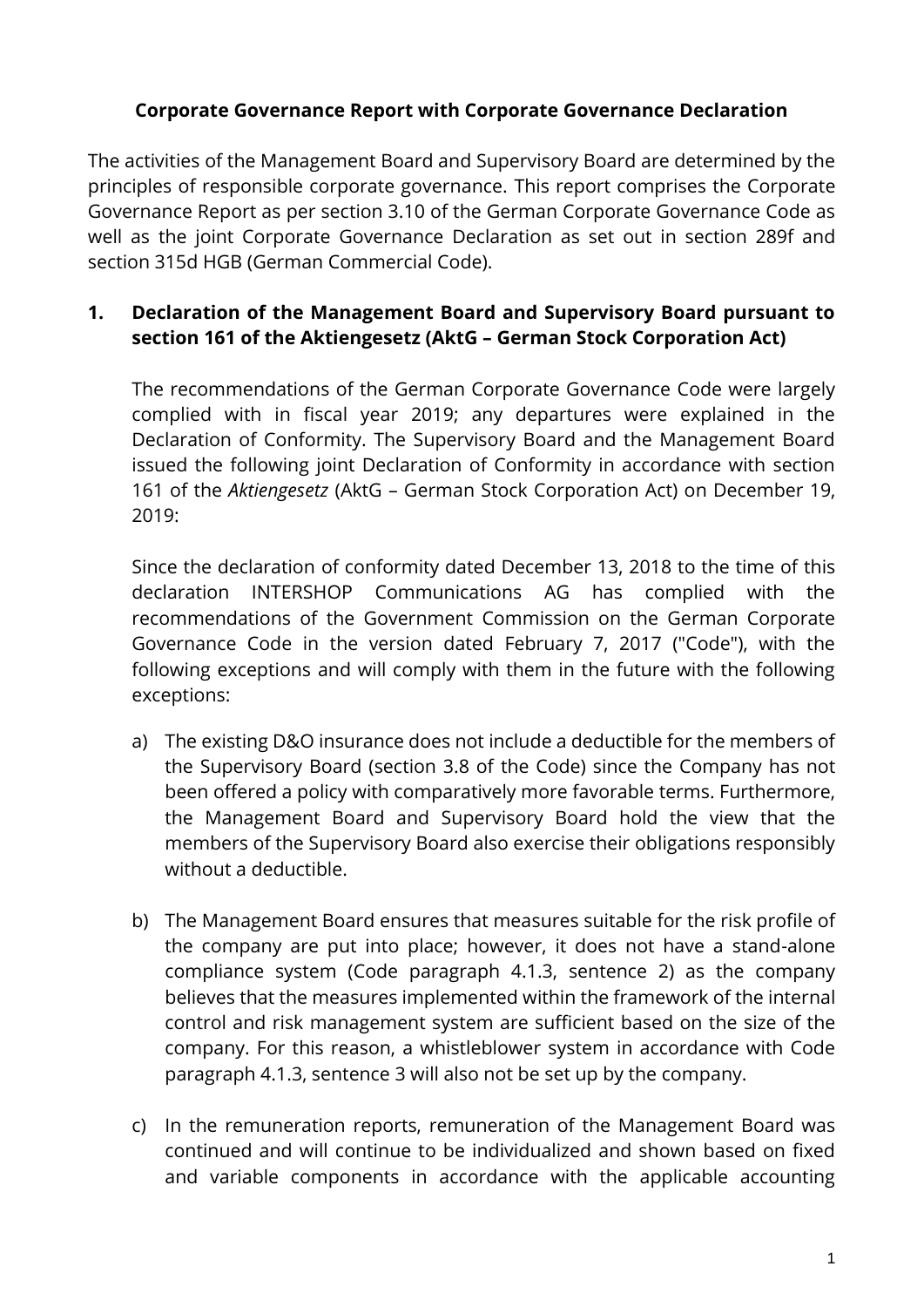standards under the German Commercial Code. In the opinion of the Management Board and the Supervisory Board there is no requirement for an additional breakdown of remuneration components and costs or reporting of the overall achievable variable remuneration pursuant to section 4.2.5 of the Code, since the statutory individualized data already offers sufficient information about the remuneration structure and amount, and the noting of merely a maximum and minimum amount of variable remuneration in the required form - without the context of the underlying remuneration provisions - is misleading and can thus lead to incorrect conclusions.

d) Since the Supervisory Board has only three members, it does not constitute any committees (Code paragraph 5.3.1). The Supervisory Board has not determined a time limit for Supervisory Board membership, a competency profile, or a required number of independent Supervisory Board members in accordance with Code paragraph 5.4.1. The Supervisory Board believes that a time limit for Supervisory Board membership would not be appropriate since, in general, there is no necessary correlation between term of office, independence of the members of the Supervisory Board, and the occurrence of potential conflicts of interest. Furthermore, due to the small number of Supervisory Board members, the Supervisory Board believes that a precise definition of objectives and a competency profile would limit the selection of suitable Supervisory Board members. The Supervisory Board would like to be able to freely and flexibly decide on proposals for the composition of the Board in each specific situation and, when making nominations, will take the length of service of the Board members and their independence into account on a case-by-case basis. Currently, all three Supervisory Board members are independent.

This declaration of conformity and all previous declarations have been made permanently available on the Company's website at [http://www.intershop.com/investors-corporate-governance.](http://www.intershop.com/investors-corporate-governance)

#### **2. Corporate Governance Practices**

The Company has not implemented any **business practices** exceeding the recommendations of the German Corporate Governance Code, e.g. a company Code of Conduct. The Company takes into consideration the suggestions of the Corporate Governance Code to the greatest possible extent.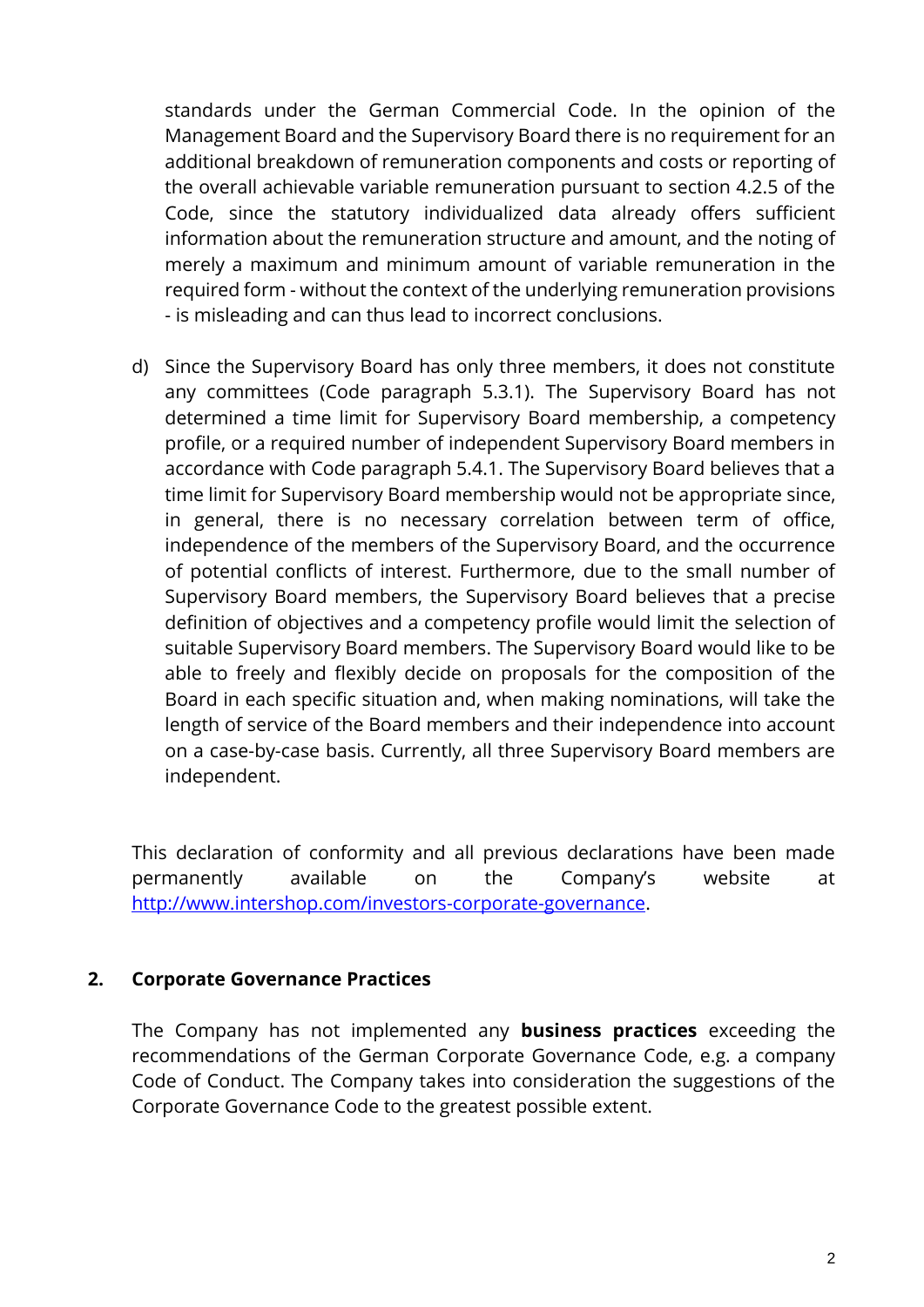# **3. Information on the Management Board's and Supervisory Board's principles of work, as well as their composition**

In accordance with the fundamental principle of German company law, Intershop is subject to the dual management system, which requires the separation of the management body (Management Board) and the supervisory body (Supervisory Board). Both bodies cooperate in the management and supervision of the Company.

The **Management Board** is responsible for managing the Company with the goal of creating sustainable value. The Management Board jointly develops the Company's strategy and ensures that it is implemented in consultation with the Supervisory Board. The Management Board must manage the Company's business in accordance with the law, the Articles of Association, and the by-laws. The principle of joint responsibility applies; this means that the members of the Management Board are jointly responsible for the management of the entire Company. The principles of the Management Board's work are summarized in the By-laws of the Management Board. In particular, these by-laws govern the adoption of resolutions and the allocation of responsibilities. The By-laws of the Management Board also include a list of transactions for which the Management Board requires the Supervisory Board's approval.

The Management Board currently comprises two members. There is a Chief Executive Officer for the Management Board. The number of members of the Management Board is determined by the Supervisory Board, which can also appoint a Chairman or a Spokesperson and Deputy Chairman of the Management Board.

The Management Board provides the Supervisory Board with regular, timely, and comprehensive information about all aspects of business development that are material for the Company, significant transactions, and the current earnings situation, including the risk situation and risk management. Where business developments deviate from earlier forecasts and targets, these deviations are discussed and the reasons given in detail. The Management Board also reports regularly on compliance, i.e., the measures taken to meet legal requirements and internal guidelines, which is also the responsibility of the Management Board.

The **Supervisory Board** advises the Management Board on the management of the Company and monitors the Management Board's activities. It appoints and dismisses the members of the Management Board, resolves the compensation system for the Management Board members, and sets their total compensation. It is involved in all decisions that are of fundamental importance for the Company.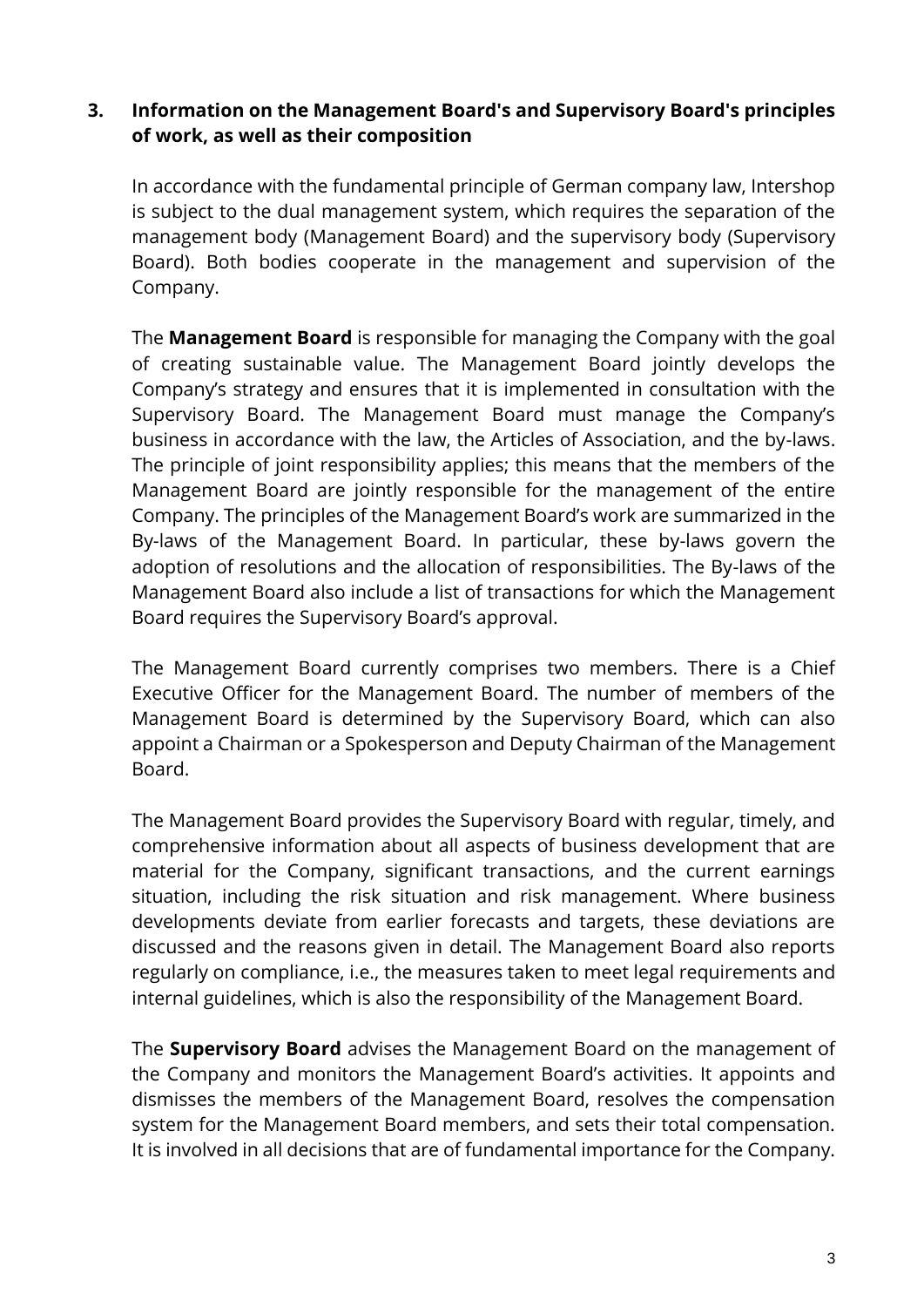The Articles of Association stipulate that the Supervisory Board must comprise three members. Its regular term of office is five years and ends at the Annual Stockholders' Meeting that resolves the approval of the Supervisory Board's activities for the fourth fiscal year after the beginning of its term of office. It must perform its duties in accordance with the provisions of the law, the German Corporate Governance Code, the Articles of Association, and its By-laws. The Supervisory Board must be consulted on all decisions of fundamental importance for the Company. The By-laws of the Management Board therefore stipulate certain transactions – such as major investment projects, acquisitions, and employment contracts above a certain amount – that require the Supervisory Board's approval. The Chairman of the Supervisory Board represents the Supervisory Board externally and in dealings with the Management Board. He chairs the Supervisory Board meetings. No committees were established because the Supervisory Board only comprises three members. In addition to its reports at the Supervisory Board meetings, the Management Board regularly informs the Supervisory Board about current key developments at the Company and the related measures required, as well as about the forecast for future quarters.

D&O insurance has been taken out for all members of the Management Board and the Supervisory Board; a deductible of 10% was agreed upon for Management Board members in accordance with section 93(2) sentence 3 of the AktG.

# **4. Information on setting the women's quota**

Pursuant to section 111 (5) of the AktG, the resolution of the Supervisory Board dated June 21, 2017 set the target figure of women on the Management Board and the Supervisory Board at 0% by June 30, 2021, which was achieved for the 2019 reporting year. However, the Supervisory Board is endeavoring to give priority to women with the same qualifications in order to increase the percentage of women on the Supervisory Board and the Management Board.

The target figure for women on the two executive tiers below the Management Board set by the Management Board in accordance with section 76 (4) of the AktG was limited until June 30, 2021 at 26.92% by the resolution of June 21, 2017. The target figure of 26.92% was defined according to the existing percentage of women as of June 2017. Since it would be inappropriate to consider and set target figures separately for each executive tier below the Management Board, the Management Board decided to specify just one target figure for this executive tier. The target figure was reached for INTERSHOP Communications AG at the end of 2019.